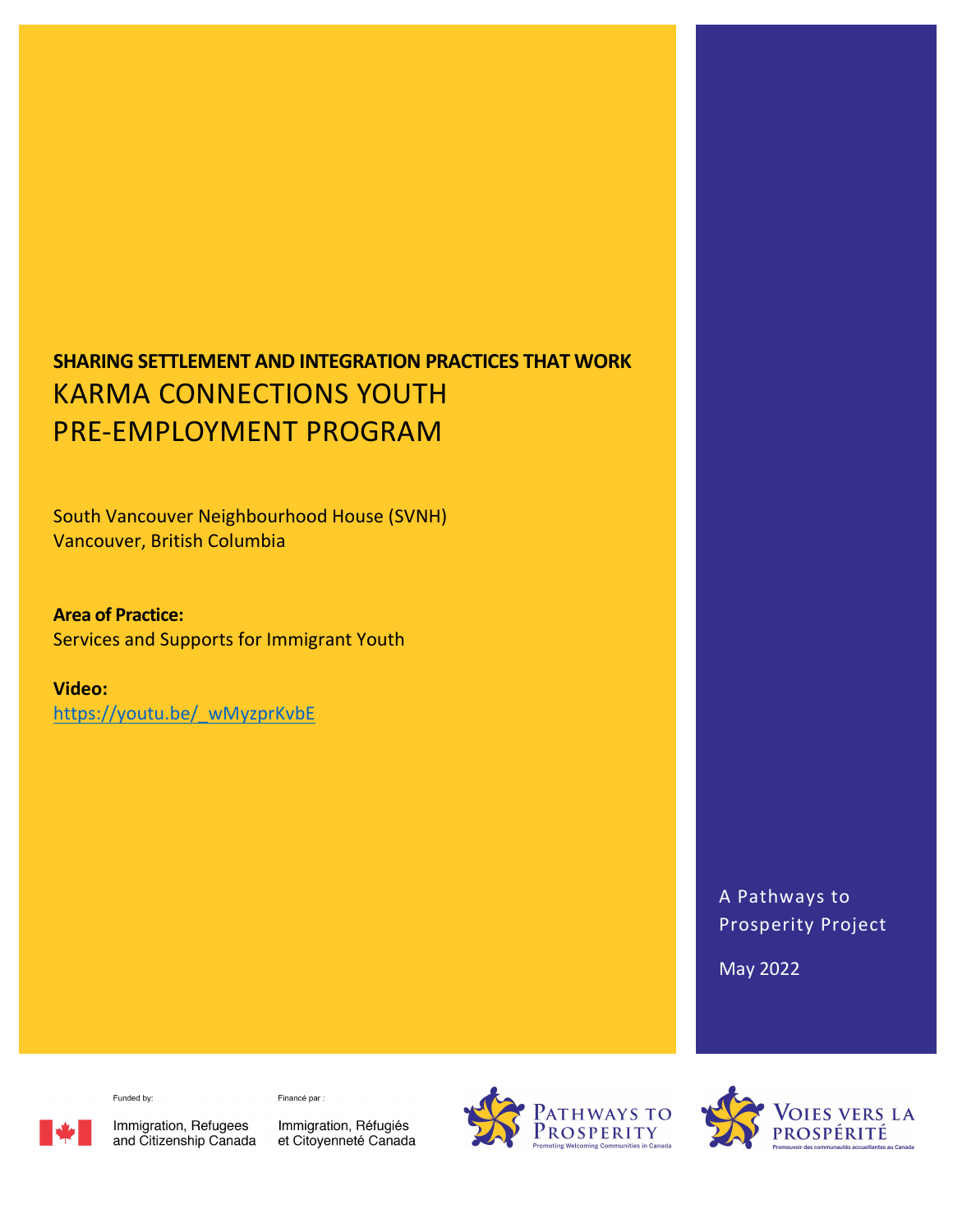# BACKGROUND ON THE ORGANIZATION AND IMPETUS FOR THE PROGRAM

South Vancouver Neighbourhood House (SVNH) is a community-based organization that focuses on connecting people and strengthening the neighbourhoods in South Vancouver. Its mandate is to develop harmonious relationships among community groups of different cultural, economic, religious, and social backgrounds. Programs and services are determined by conditions within each community and by the needs and interests of the people living in that community.

SVNH currently offers a variety of programs and services that support individuals and families, such as seniors' wellness, youth leadership, licensed preschool and out-of-school care, parenting and family resource programs, settlement services for newcomers, food security, literacy, adult day programs, community engagement events, and more. Each year, around 5,600 individuals participate in these programs, which are run in partnership with almost 700 volunteers.

The impetus for developing Karma Connections was the need among youth to receive additional support for entering the workforce. The program started in 2013 and, at that time, it aimed to serve both newcomer and Canadian-born youth. However, over time, SVNH recognized that the need to receive support for entering the workforce was particularly high among newcomer youth. Newcomer youth often require additional support to strengthen their interview skills; to increase their understanding of work safety, etiquette and worker rights; to connect to community organizations/ resources; and to write a proper resume and cover letter. Moreover, SVNH recognized that many of the newcomer youth whom they had been serving had come to Canada at an older age and did not have the time to accumulate sufficient volunteer hours to graduate from high school. For this reason, in 2017 the target client group of Karma Connections changed to newcomer youth only. Karma Connections now offers newcomer-specific content in which newcomer youth learn about employment and volunteering in Canada while fulfilling their volunteer hours required for high school graduation.

# OVERVIEW OF THE PROGRAM

#### Name:

Karma Connections

#### Description:

Karma Connections is a 2-week program composed of pre-employment training workshops and group volunteer placements for newcomer youth. It is offered three times a year during summer and spring break. Newcomer youth first receive training to help them strengthen their interview skills, and to learn about resume and cover letter writing, as well as workplace safety and responsibilities. Then, they participate in field trips for group volunteering at various community partner organizations. In total, over the course of the program, newcomer youth volunteer for 30 to 39 hours. At the end of the program, newcomer youth receive a volunteer certificate for the hours that they have dedicated to the program. The program helps them develop their interpersonal and leadership skills, gain feedback on their performance and identify areas for improvement, and build rapport with the other participants. It also helps them connect to future employment/volunteering opportunities outside of SVNH.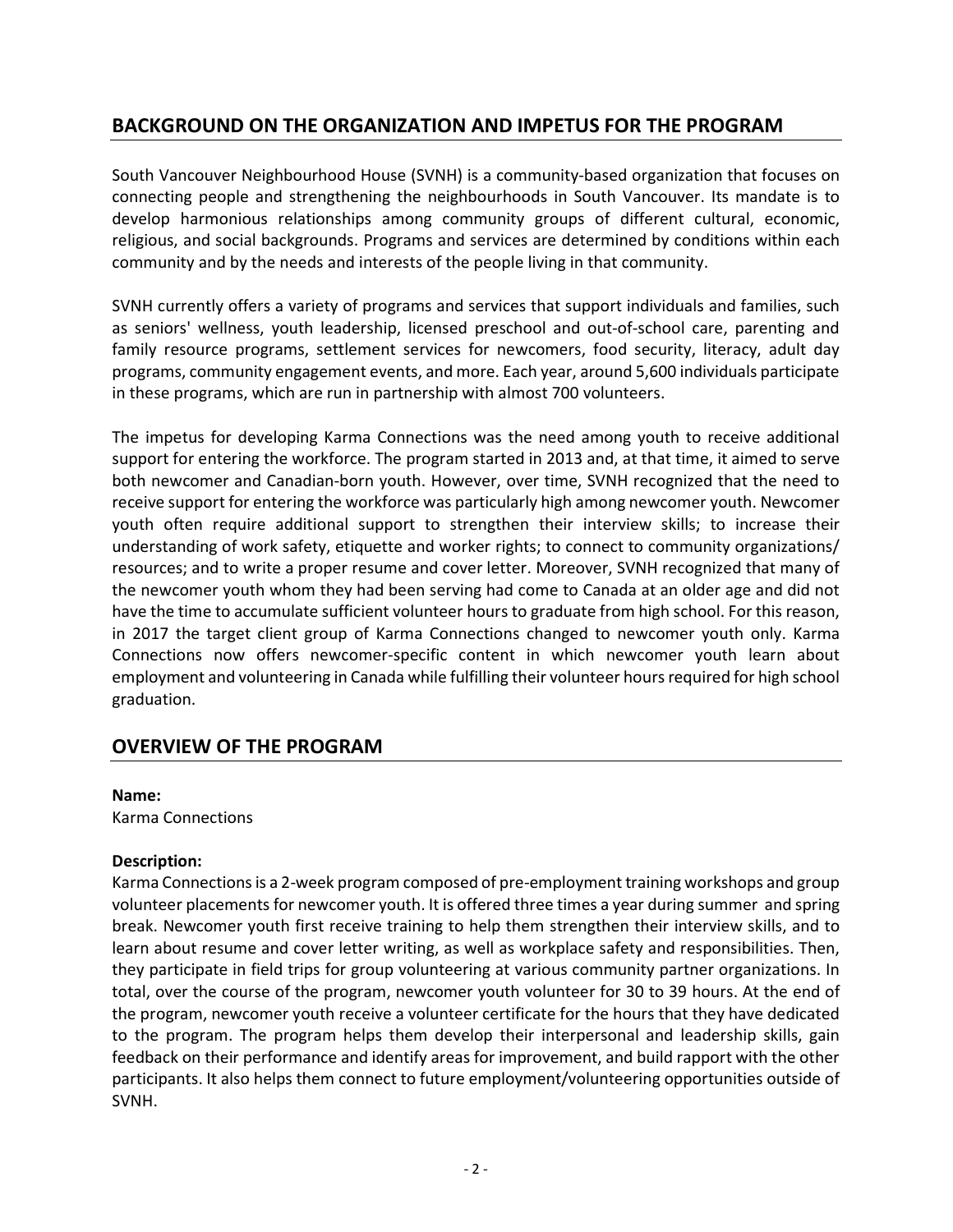## Goal(s):

Karma Connections aims to equip newcomer youth with information on what employment looks like in Canada, including their rights as employees, how to begin their job search, the type of documentation needed for the job search, and what to expect during an interview. Moreover, the program aims to introduce newcomer youth to volunteering to help them improve their soft skills (such as teamwork, leadership, communication skills, and time management) and to create a bond with the community.

Of note, the program does not intend to be an employment readiness program such that youth complete the program and are ready to begin their employment search right away. Instead, the program intends to support newcomer youth to understand work in Canada, improve their employability, and build confidence in the skills they have developed and knowledge that they have gained.

### Target Client Group(s):

The target client group of Karma Connections includes newcomer high school students aged 13 to 18 years (grade 8 to 12).

### Delivery Partners:

Karma Connections works with the following partners:

- Fresh Roots Urban Farm
- Covenant House
- Greater Vancouver Food Bank
- Ritchie Bros Auctioneers
- Pacific Spirit Park Society

### Human Resources:

Karma Connections is managed by a Newcomer Youth Settlement Counsellor, who is responsible for recruitment, promotion, program delivery, and field trip arrangements. In addition, Karma Connections is delivered with the help of 4 to 5 community partner organizations.

### Funding:

Karma Connections is funded by Immigration, Refugees and Citizenship Canada (IRCC).

# KEY FEATURES THAT CONTRIBUTE TO THIS BEING A PROMISING PRACTICE

### Effective:

The combination of pre-employment training workshops and group volunteer placements contributes to Karma Connections' effectiveness. During the group volunteer placements, youth get to apply the skills and information they have learned through the pre-employment training workshops. Furthermore, the skills that youth develop through the group volunteer placements enable them to strengthen their resumes and their ability to speak about their skills in future job interviews. In this way, Karma Connections offers a circle of sustainability, where the preemployment training workshops support youth's growth in their group volunteer placements, and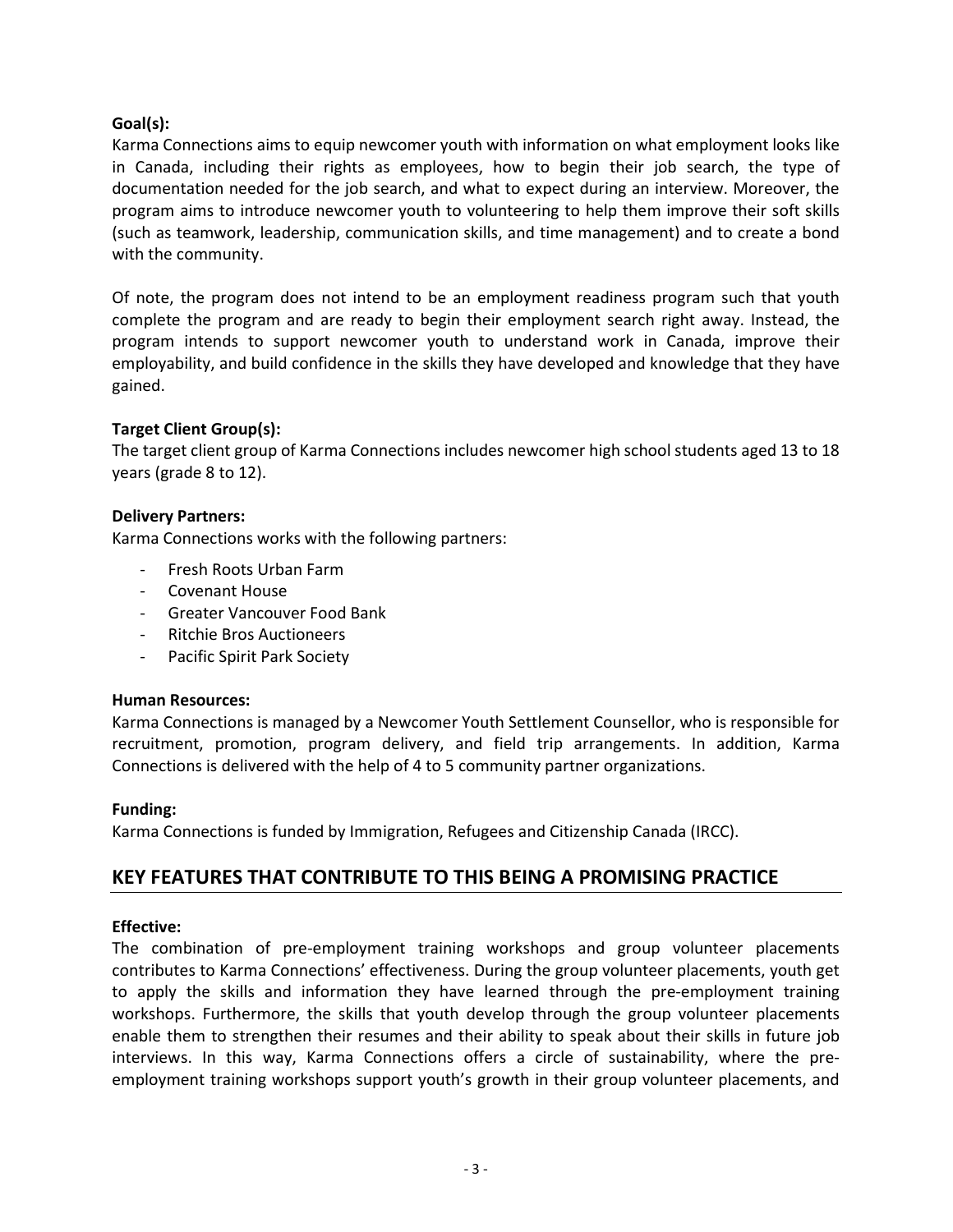the group volunteer placements strengthen their ability to communicate and gain vital experience for seeking employment.

## Efficient:

Several factors contribute to the efficiency of Karma Connections. First, the Newcomer Youth Settlement Counsellor, the facilitator of the program, works closely with the Employment Counsellor at SVNH. This ensures that the pre-employment training that newcomer youth receive includes upto-date information on what current employers are seeking when hiring new employees.

Second, at the beginning of the program, youth receive a schedule for the entire program outlining the dates and content of the program. Karma Connections develops this schedule for 3 to 4 months before the program is launched. This ensures that the content is relevant and all volunteer placements for the youth are secured. In addition, in this way, the youth receive all of this information at the beginning of the program so that they know what to expect.

Finally, settlement staff at SVNH also share with youth their own volunteering and job search experiences. Thus, Karma Connections provides youth not only with the tools needed to search for employment, but also examples and a point of contact for the future should they require additional support in their job search, even once the program has ended.

### Relevant:

Karma Connections addresses newcomer youth's need for employment training to help them enter the workforce. To ensure that the program meets the specific needs of each newcomer cohort, Karma Connections collects feedback from previous cohorts that went through the program and engages in consultations with the Employment Counsellor at SVNH. Also, at the beginning of the program, the youth are asked to fill out a goal-setting worksheet to gauge their expectations of the program, what skills they want to work on, and what goals they hope to accomplish. The program facilitator considers the feedback throughout the program and amends the content as needed.

### Sustainable:

The program facilitator builds and sustains relationships with local not-for-profit organizations to continue with community partnerships that are needed for the program. As the program continues to develop and COVID-19 restrictions begin to lift even further, SVNH hopes to continue building partnerships with additional local organizations and businesses to make the program as holistic as possible.

### Transferable:

The program can easily be replicated by anyone with knowledge and understanding of the barriers faced by newcomer youth and current employment trends. To replicate the program successfully, it is also important to ensure that group volunteering opportunities at nearby community organizations are available.

Due to the COVID-19 pandemic, the Karma Connections facilitator had to consistently change program delivery to comply with provincial health orders and fit the needs of the youth. This included having hybrid programming where program participants had online and/or in-person one-on-one appointments with the Settlement Counsellor or Employment Counsellor for resume writing support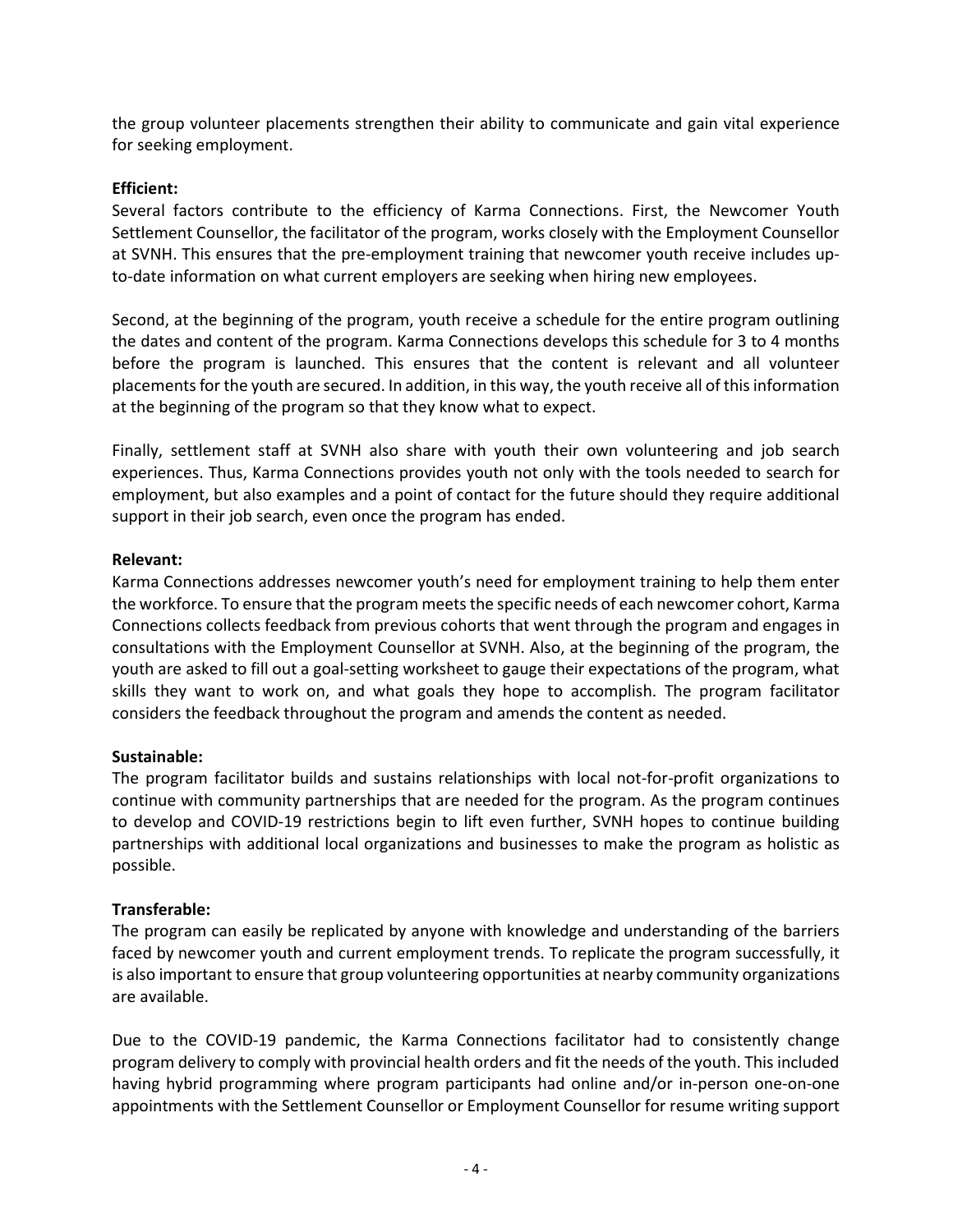and mock interviews. Online sessions were shortened to recognize the screen fatigue youth faced during that time. When in-person programming was once again possible, the program had half the number of youth as were typically seen in previous years due to the small room capacities, and smaller volunteer groups that organizations were able to accommodate. These adaptations demonstrate how the Karma Connections program content can be effectively delivered through different mediums. However, facilitators have found that youth are much more receptive to the preemployment training content when it is delivered in-person as opposed to online.

### Innovative and Forward Thinking:

Karma Connections regularly adjusts the content of the pre-employment training workshops to meet the needs of the youth. For example, if the cohort consists of mostly youth in grade 10 who have no experience writing resumes, the facilitator will allocate more time introducing what a resume is, what to include, and why it is important in the Canadian context. If the cohort comprises mostly grade 11 and 12 students who know about resume writing and may even have one, the facilitator may allocate more one-on-one time with participants to improve their resumes.

The program relies heavily on community partnerships to facilitate group volunteer opportunities for newcomer youth. SVNH has built strong relationships with several local community organizations. As a result, the program is able to provide the youth with a diversity of volunteering opportunities, which they most likely would not be able to experience otherwise. Also, Karma Connections regularly invites guest speakers to deliver some of the pre-employment workshops. This offers a variety of speakers to program participants and makes the program more engaging for them.

### Differs in Definable Ways from Other Similar Practices:

The combination of pre-employment training workshops and group volunteer placements makes this program stand out compared to other programs that may focus on just one component. Similarly, the fact that the volunteer placements take place in a group setting allows the newcomer youth not only to learn more about their community but also to make new friends. Furthermore, compared to other programs, Karma Connections targets a narrower, more specific demographic.

### High Client Uptake:

SVNH has partnerships with three high schools which help to regularly promote Karma Connections through administrative staff and settlement workers at the schools. As a result, when recruitment for the program begins, there is a pool of interested newcomer youth already available. Newcomer youth are recruited based on their commitment and readiness to start their journey to employment. Furthermore, many newcomer youth who went through the program themselves end up referring their friends. Through these recruitment methods, Karma Connections receives a large number of applications and always reaches full capacity. Karma Connections is mandated by IRCC to meet a target of 35 unique clients per year.

#### High Client Retention:

Karma Connections has high client retention. Newcomer youth are engaged throughout the program through different volunteer field trips and group pre-employment training workshops. Newcomer youth not only value the information and experience that they gain through the program, but also enjoy connecting with the broader community and making new friends. The fact that newcomer